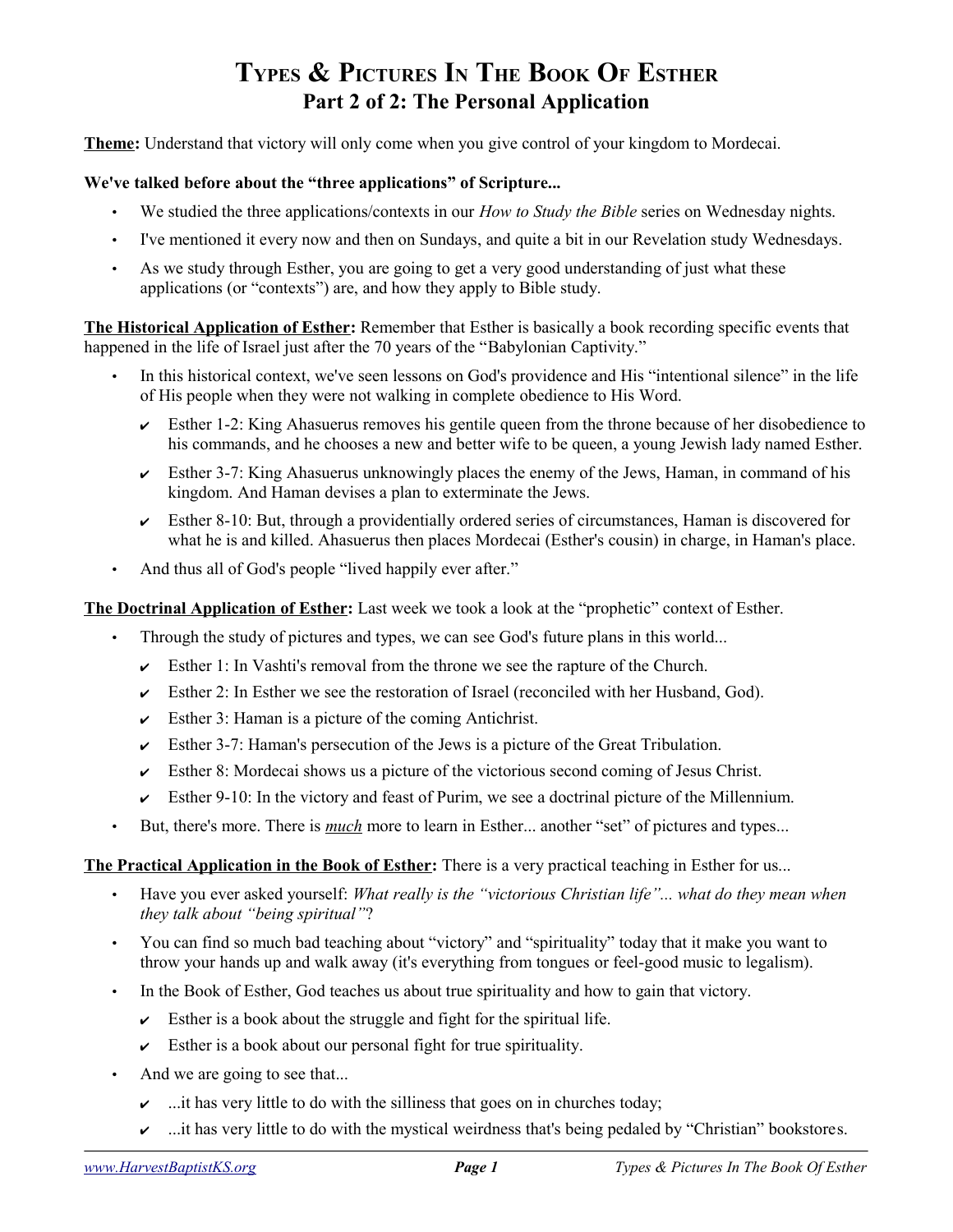#### **I. King Ahasuerus: A picture of our soul.**

- A. It's interesting to note that the word *king* appears about 195 times in the short Book of Esther.
	- 1. All of the history we see unfold in the Book of Esther revolves around what the king decides.
	- 2. This is the *key* to understanding this element of the personal pictures and types in Esther.
- B. What we see in the king is the *free will* of a human being to *decide* certain things in his life.
	- 1. And in that free will, we see a picture of *us*, the *soul*.
	- 2. The human soul is the "me" of our being: The soul is made up of everything we are "on the inside"... our personality, intellect, emotions, and... our will (ability to decide).
- C. Just like King Ahasuerus has the authority and the ability in his kingdom to decide much of what will happen in that kingdom, so we (soul) have authority and ability to decide what goes on in our lives.
	- 1. And what the king decides not only affects the capital city where he lives (Shushan)...
	- 2. What the king decides also affects all the other areas of his kingdom (where he has influence).
	- 3. The decisions we make can affect where we live (the body) *and* all other areas of our lives where we have influence (family, work, community, city, etc.).
- D. In King Ahasuerus, we see a very practical picture of *us*—the soul inside, the person that decides.

# **II. Shushan, the Capital City: A picture of our body.**

- A. (Est 1.2) The king lives in Shushan (called the palace, but later referred to as the capital city of the kingdom of Ahasuerus).
	- In Shushan the king makes his decisions and those decisions spread from there out into the rest of his kingdom.
- B. Our soul (King Ahasuerus) lives in our body (Shushan). And in this body we make decisions that go out into the rest of our kingdom and affect every area of our lives.

# **III. The Kingdom of Ahasuerus: A picture of our lives.**

- A. (Est 1.1) King Ahasuerus has control and influence over a kingdom made up of 127 provinces.
	- What he decides in the capital city Shushan affects 127 different areas in his sphere of influence.
- B. His kingdom is a picture of our lives—the areas of our lives over which we have control and influence.
	- 1. What we decide in the capital (Shushan, our bodies) will have consequences in many other areas of our lives—our little kingdoms.
	- 2. For example: Our families, our workplaces, our schools, our friends, and our communities.

#### **IV. Queen Vashti: A picture of our human/natural spirit.**

- A. (Est 1.12) Vashti is rebellious and disobedient. She refuses to submit willingly to the king.
- B. (Eph 2.1-3) That is exactly how all of us were before we were saved. We were just like Vashti!
- C. (Est 1.19) And what God wants to do is replace Vashti (the rebellious, disobedient, human/natural spirit) with one that is "better than she."

# **V. Queen Esther: A picture of our new (renovated/regenerated) spirit after converting to Christ.**

- A. Esther is that new queen (and wife) who is "better than she"—better than rebellious Vashti.
	- 1. Vashti is rebellious and disobedient. She refuses to submit to the desires of the king.
	- 2. Esther, in contrast, is meek, beautiful, and submissive. She is everything that is "better."
- B. Esther even has an influence over the king that we never see in Vashti.
	- 1. Esther ends up having a lot of influence over the king, but her influence is very subtle.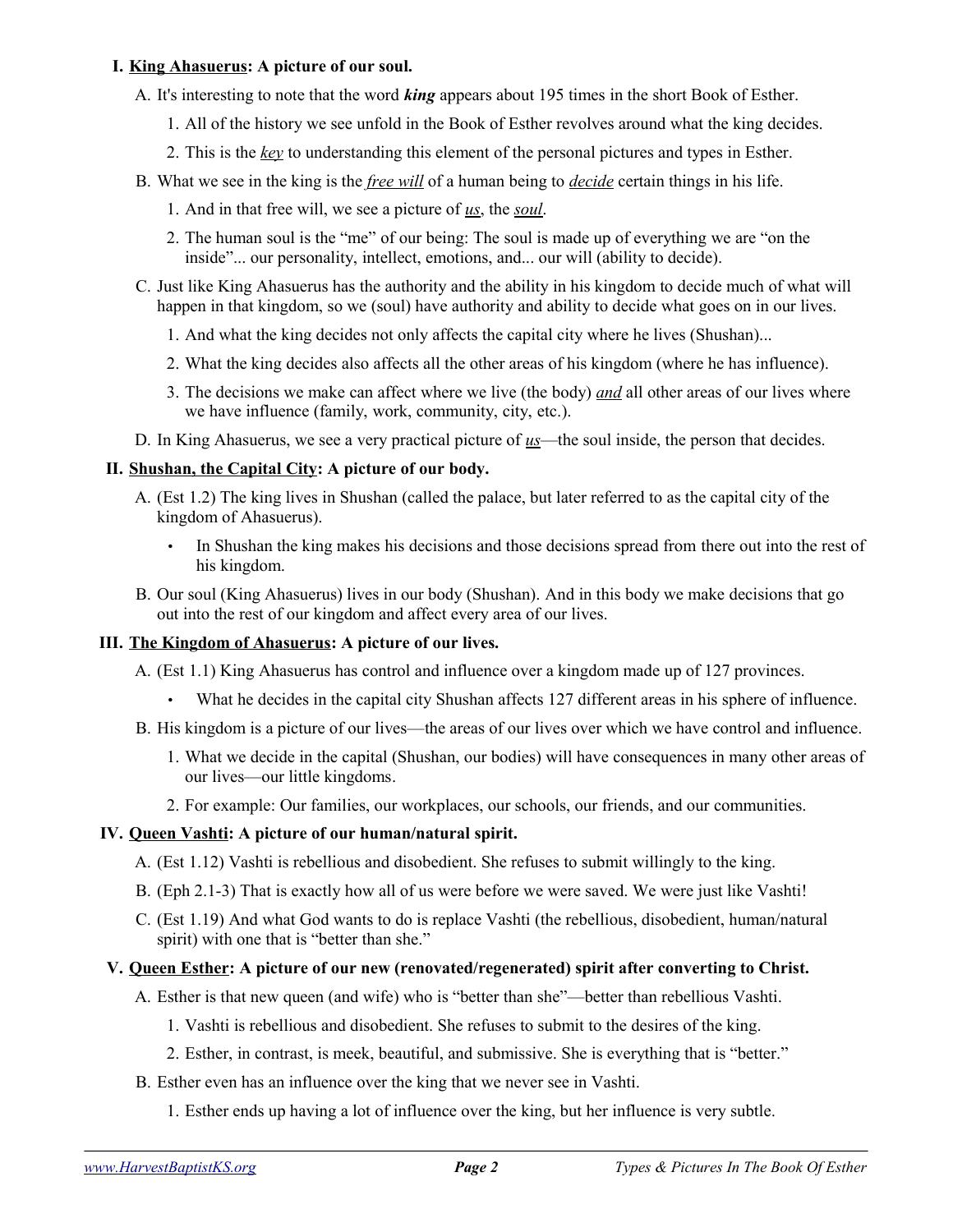- 2. She's not pushy and arrogant and proud. She submits and asks and leads the king to her desires.
- 3. And we even end up seeing that Esther has a *lot more* influence over the king once the king permits her to do so (when he *wants* her influence in his life and decisions).
- C. Esther is a great picture of the new spirit that God gives us when we convert to Christ.
	- 1. That new renovated/regenerated spirit in us is not at all rebellious and disobedient. It's a new spirit!
	- 2. It's a meek, beautiful, and submissive spirit that subtly influences us... and will influence us even more when we *want* that influence.
- D. Much of the Esther's influence in the life of King Ahasuerus comes from Mordecai's instruction.
	- 1. Esther is a close relative of (she has a very close relationship with) Mordecai. And through Mordecai's instruction, Esther works in the king's life to lead him to victory over Haman.
	- 2. Just like Esther, our new spirit has a "close relative" that instructs us and leads us to victory: God's Holy Spirit. More on this in just a minute...

#### **VI. The Marriage (Ahasuerus and Esther): A picture of our conversion to Christ.**

- A. If Esther is a picture of our new renovated/regenerated spirit that we receive at salvation, then the marriage (when Ahasuerus divorces Vashti and chooses Esther) is a picture of our conversion to Christ.
- B. We repent of our sins (Vashti) and choose God's provision (Esther). And everything is new!
	- 1. And the great thing with getting Esther is that she comes with a "package deal."
	- 2. Like with just saw, with Esther comes Mordecai's influence in the king's life (even though the king doesn't know it for a good long while!).

#### **VII. Mordecai: A picture of the Holy Spirit.**

- A. (Est 2.5-7) Like we saw before, Mordecai is Esther's cousin—he is a close relative of Esther's (there is a very close relationship between them).
	- (1Cor 6.17) There is a very close relationship between the Holy Spirit (Mordecai) and our new renovated/regenerated spirit (Esther).
- B. (Est 4.7-9, 13-14) Mordecai influences the king *through* Esther and he does so for the good of the king and the king's kingdom.
	- (Rom 8.16) The Spirit of God influences us (our souls) *through* our new, regenerated spirit; and He does so for our good and the good of every area of our lives (that God may be glorified).
- C. Mordecai is also the one who is "working behind the scenes" (through Esther) to bring about victory over Haman.
	- The Holy Spirit often works in our lives without us even knowing it, and He does it in order to lead us to greater and greater victory over the flesh...

# **VIII. Haman: A picture of our "old man" (the flesh, our sin nature).**

A. Where does Haman live? He lives in the same city as King Ahasuerus, Shushan the capital.

- Where does our old man (sin nature) live? Yep: In our bodies... our flesh (Shushan).
- B. Haman is the enemy of all that is good in the kingdom of Ahasuerus (all that is from God).
	- 1. Haman deceives the king, takes control of the kingdom, and strives to exterminate the Jews.
	- 2. Our flesh (the old man, our old sin nature) will do just the same: It will continually strive to deceive us, take control of our lives, and destroy all that is of God in every area of our lives.
- C. (Gal 5.17) Haman hates Mordecai (and the two are at constant war).
	- 1. There is only one way to obtain the victory: The king has to kill Haman.
	- 2. (Gal 5.24) We have to crucify the flesh with its desires.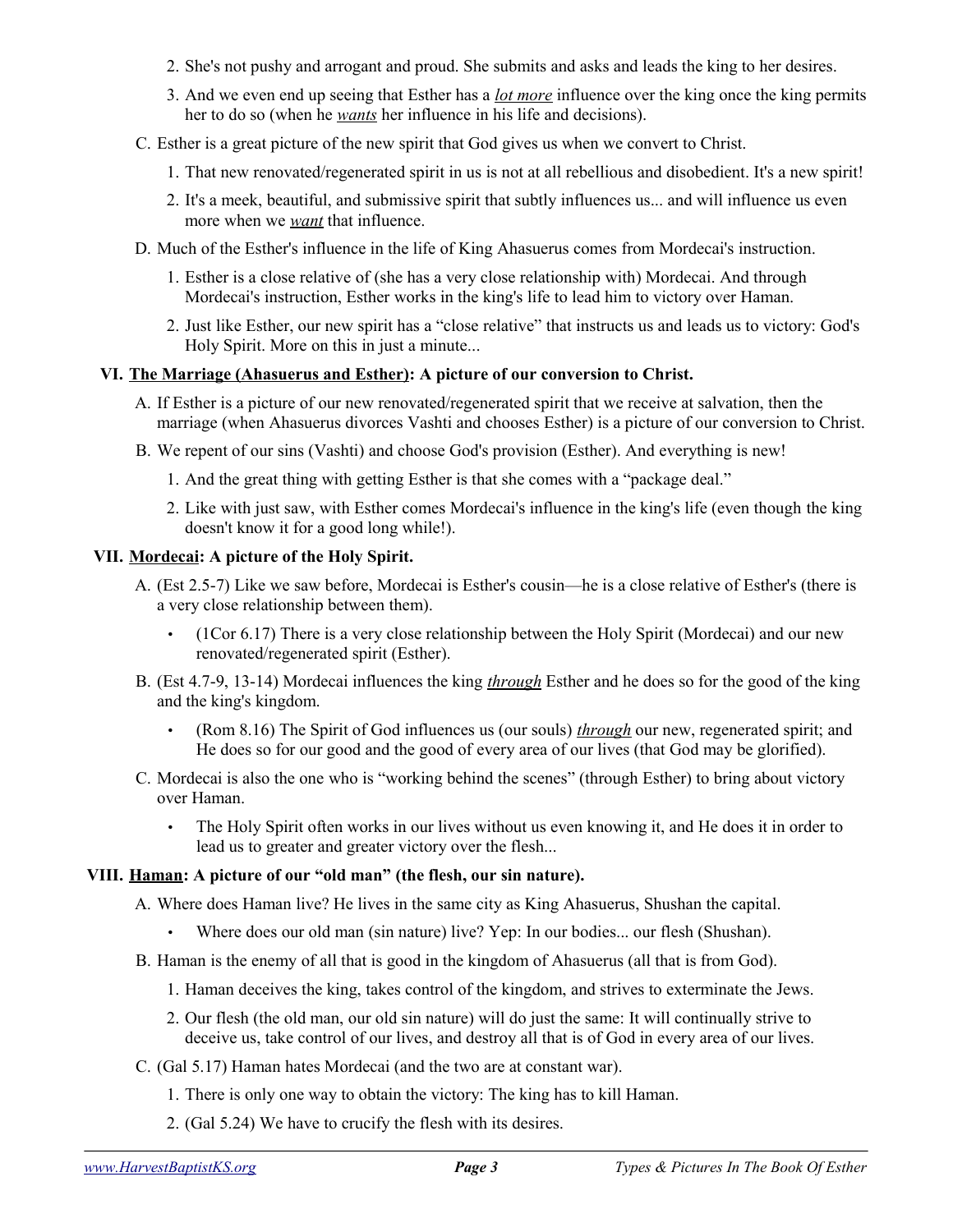# **IX. The Jews in the Kingdom: A picture of those "points of light" in our lives as Christians.**

- A. Haman (the enemy of God and the king) wants to exterminate all the Jews throughout the entire kingdom of Ahasuerus.
- B. The Jews in the kingdom are a picture of what we can call "points of light" in our lives where people around us can see God in and through us.
	- 1. (Mat 5.14-16) The Jews are "points of light" where people ought to be able to see God.
		- a) Specifically: (Mat 5.1-2) Christ is speaking to His *disciples*.
		- b) In the Jews in the kingdom of Ahasuerus, then, we see a picture of those "points of light" where people around us can see a *follower of the Lord Jesus Christ*.
	- 2. We're talking about points in our lives where God is manifest—made known.
		- For example: The preaching of the Gospel, holiness, good works, a changed character.
- C. And these "points of light" are all over our "kingdoms" (in every area of our lives): People ought to be able to see the light of God in our families, our friendships, our words, our desires, our work ethic...
	- 1. And it's right here where we see the struggle and the fight for true spirituality.
	- 2. Haman (the flesh) wants to "put out" each and every light in our lives, and we need to fight him in order to kill him and allow God's light to shine everywhere, throughout all 127 provinces of the kingdom.
	- 3. That victory will only come when Esther replaces Vashti (salvation) and we (Ahasuerus, the soul) allow Mordecai (the Holy Spirit) to reign and rule instead of Haman (the flesh).
	- 4. And when that happens... we have a celebration of victory going on...

# **X. The Feast of Purim: A picture of the fullness of Christ.**

- A. The Feast of Purim for the Jews was a time of joy in celebration of the victory they won because Ahasuerus killed Haman and put Mordecai in charge of his affairs.
- B. And when we (Ahasuerus, the soul) choose to crucify the flesh (Haman) and allow the Holy Spirit (Mordecai) to fill every area of our lives (our kingdoms) with His influence through Scripture...
	- 1. There will be great joy in celebration of the "victorious Christian life."
	- 2. That's true spirituality: It's victory over Haman (the flesh) by replacing him and his desires with Mordecai (the Holy Spirit).
	- 3. And when that happens, every "point of light" in our "kingdoms" can shine! People will know God is in our lives!
- C. But, we need to understand this: Just like the Jews had to fight for the victory Mordecai provided for them, we'll have to fight every day for the victory over the enemies of God in every area of our lives.

#### **Each and every one of us is a living "Book of Esther":**

- 1. (Est 1-2) Each of us has a conversion story of how we turned from Vashti to Esther (or get one!).
- 2. (Est 3-7) We all struggle against the influence of the wicked and deceitful Haman (the flesh).
- 3. (Est 8-10) And we can have the victory if we will follow Mordecai (the Holy Spirit through Scripture).

# **The Book of Esther shows us our daily fight for true spirituality—for the "victorious Christian life."**

- What is "spirituality" and what does the "victorious Christian life" look like?
- That's exactly what we are going to be studying in detail starting next Sunday with Esther 1.1.

**But right now understand this:** Victory will only come when you give control of your kingdom to Mordecai.